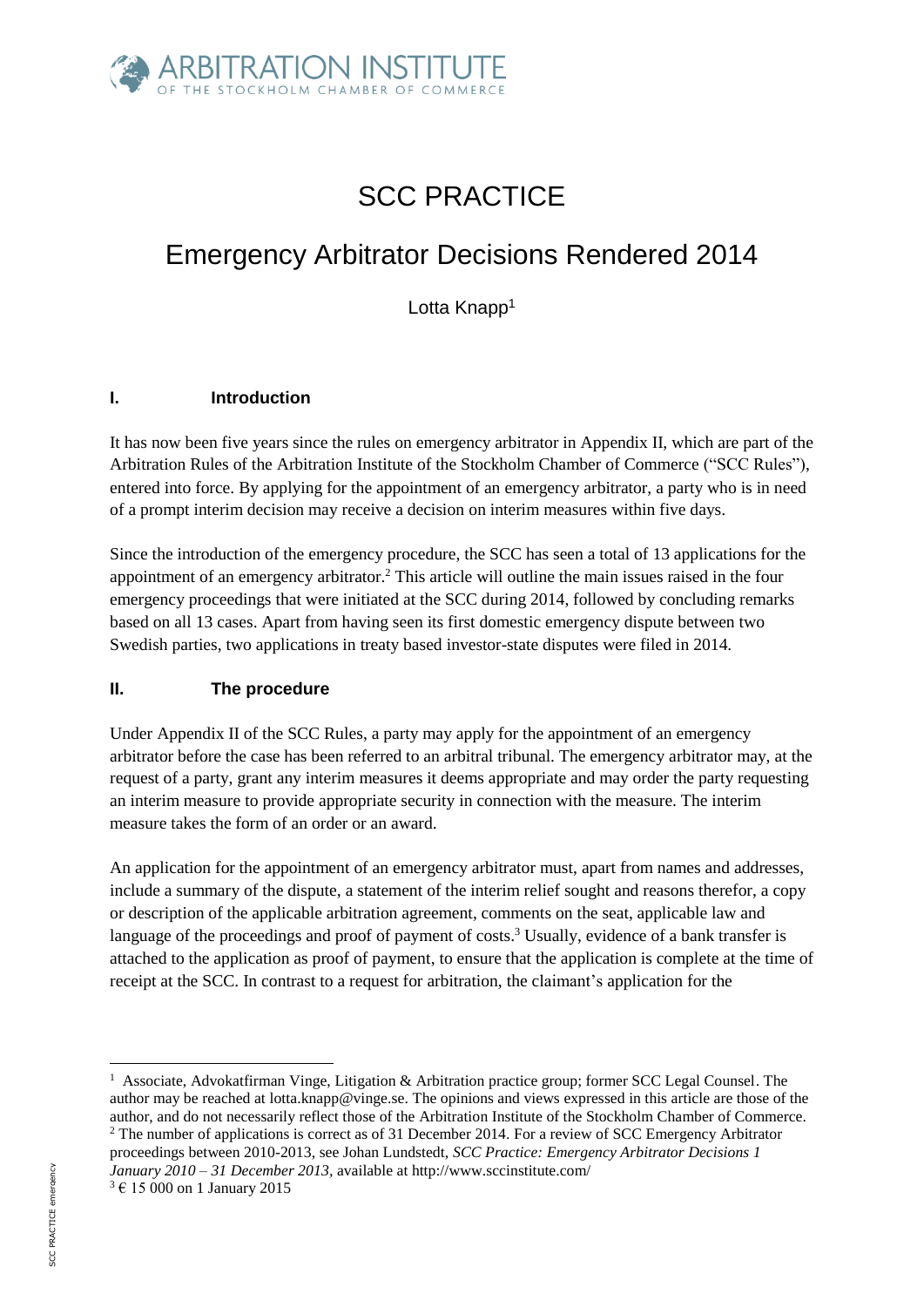

appointment of an emergency arbitrator should aim at including all relevant issues in the dispute concerned since the deadlines in emergency proceedings are very short.

As soon as an application for the appointment of an emergency arbitrator has been received, the Secretariat sends it to the other party. This is done by e-mail and express courier. In the event that the respondent has not engaged counsel, it is preferred that the claimant states a contact person for the respondent, if any, in the application.

Applications for the appointment of an emergency arbitrator should be sent to emergencyarbitrator@chamber.se, a mailbox which is monitored 24/7. The Secretariat is also most often contacted by the claimant shortly before an application for the appointment of an emergency arbitrator is filed.

The Board will seek to appoint an emergency arbitrator within 24 hours of receiving the application. Out of the 13 emergency arbitrator cases filed at the SCC by the end of 2014, an appointment was made within 24 hours in 12 of those cases. In the one case where an appointment was not made within 24 hours, the application was sent on a Friday evening to the regular registrar e-mail address of the SCC Secretariat.

When appointing an emergency arbitrator, the Board considers the nature and circumstances of the dispute, the applicable law and the language of the proceedings, as well as the nationality of the parties. Given the urgency of the proceedings, the Board usually also takes other practical issues into consideration such as time zones, the possibility to conduct a quick conflict check, and so on. Before suggesting names of possible arbitrators to the Board, the Secretariat always eliminates firms and individuals which may have a conflict.

Once the Board has decided on a list of possible candidates for the appointment, the Secretariat starts contacting potential emergency arbitrators by telephone and e-mail. Usually, the question of availability is posed first, after which information on the parties and the dispute is provided for the arbitrator to conduct a conflict check.

Once an emergency arbitrator has been appointed, the Secretariat will promptly refer the application to the emergency arbitrator. This is usually done within an hour after the appointment, as soon as the Secretariat has received signed confirmation on impartiality and independence from the emergency arbitrator. The emergency arbitrator may conduct the arbitration as it considers appropriate. Normally, the emergency arbitrator invites the parties to participate in a telephone conference immediately after the referral. After the conference, a timetable for the proceedings is often set up by the arbitrator and circulated to the parties. Most often, the next step in the proceedings is for the respondent to file its comments on the claimant's application. Thereafter, the parties are often given an opportunity to file rejoinders. Usually, a second telephone conference is held, sometimes followed by final comments from the parties, before the emergency arbitrator renders a decision or award.

According to Article 1 of Appendix II, the powers of the emergency arbitrator are those set out in Article 32 (1)-(3) of the SCC Rules. Hence, the emergency arbitrator may, at the request of a party, grant any interim measures it deems appropriate; the emergency arbitrator may order the party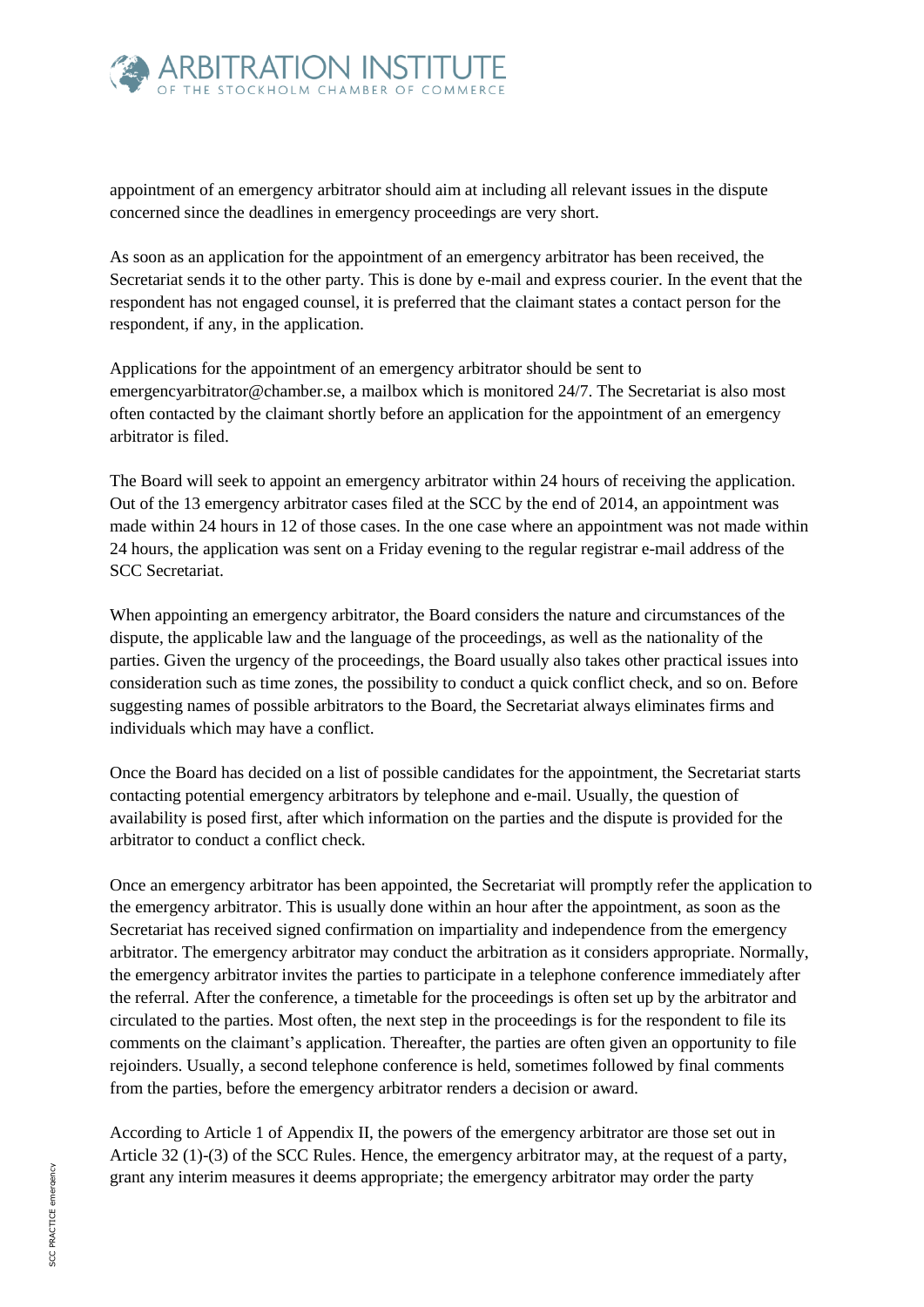

requesting an interim measure to provide appropriate security in connection with the measure; and an interim measure must take the form of an order or an award.

Emergency proceedings are not available on an *ex parte*-basis and, accordingly, proof must be shown that the respondent has received the application for an interim measure to be granted. It is within the emergency arbitrator's discretion to decide whether the respondent has been correctly notified.

#### **III. Cases**

#### **1. SCC Emergency Arbitration 2014/138**

| The Parties:                      | two Swedish companies     |
|-----------------------------------|---------------------------|
| Seat:                             | Stockholm                 |
| The Emergency Arbitrator: Swedish |                           |
| Language:                         | Swedish                   |
| Choice of law:                    | Swedish                   |
| Amount in dispute:                | EUR 16 000 000 (estimate) |

## **BACKGROUND**

The parties had entered into a contract regarding construction of part of a building. According to the contract, the work should be completed on a certain day. Any delays would result in penalties.

## **THE PROCEDURE**

Claimant filed an application on a Monday morning for the appointment of an emergency arbitrator. After the SCC had received a receipt showing that the registration fee had been transferred, the application was complete at 13:05. The SCC confirmed receipt of the application at 13:25. The application was sent to the respondent on the same day. The emergency arbitrator was appointed by the SCC Board the following day at 10:40 and the application was referred to the emergency arbitrator at 10:50 (day 0).

After having conferred with the parties, in the early afternoon of day 0 the emergency arbitrator set up a time schedule, whereby the respondent was asked to file its reply to the claimant's application by the end of day 1. Thereafter, the claimant had the possibility to file comments on the respondent's submission by noon on day 2. Any final remarks by the respondent were to be filed by 17.00 on day 2. The emergency decision was to be made on day 5 at the latest, according to the SCC Rules.

The parties filed their submissions according to the time schedule.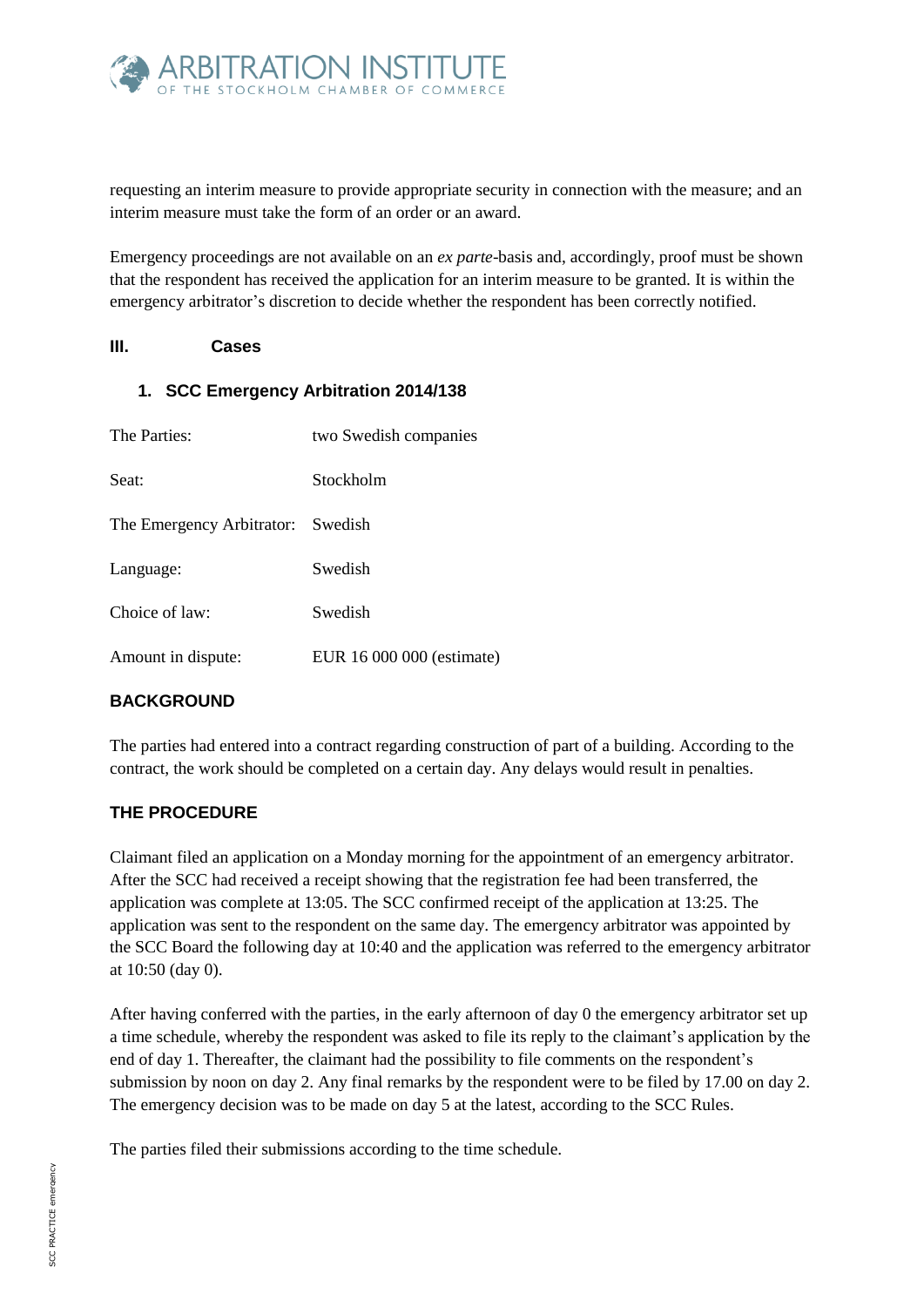

## **REQUEST FOR INTERIM RELIEF**

The claimant requested that the emergency arbitrator should issue an interim declaration that the claimant had the right to postpone completion of the construction by a certain fixed number of days and thereby amend the parties' contract that the work should be completed on a later date than previously agreed.

The respondent requested that the claimant's request should be dismissed or denied. The respondent also requested that the emergency arbitrator should order the claimant to cover the respondent's costs in the proceedings and to solely bear the costs of the emergency arbitrator and the SCC.

#### **REASONING**

The respondent had submitted that the claimant's request was beyond the powers of the emergency arbitrator, since the measure requested was actually a request for a material amendment of the parties' contractual relationship. Regarding the question on jurisdiction, the emergency arbitrator first stated that there is no definition in the SCC Rules of what should be deemed an "interim measure". Since the parties had agreed that Swedish law applied to the dispute, the emergency arbitrator assessed that the meaning of "interim measures" could be interpreted using general principles regarding interim measures in Chapter 15 of the Swedish Code of Judicial Procedure, bearing in mind that the concept of interim measures in the SCC Rules would not have to be applied as restrictively as the provisions in the Code. Hence, the emergency arbitrator concluded that there was no ground for dismissal of the claimant's application based on lack of jurisdiction. The question whether the specific request was suitable or not was to be assessed separately.

Subsequently, the emergency arbitrator addressed the question whether the claimant had, *prima facie*, established that it had a reasonable possibility to succeed on the merits. After some discussion on the material issues in the case, the emergency arbitrator concluded that the claimant had fulfilled this requirement. The emergency arbitrator continued to assess other prerequisites; namely whether there was a risk of sabotage on the part of the respondent, whether the urgency requirement was met and whether there was a risk that the claimant would suffer imminent harm. Additionally, the emergency arbitrator assessed whether the respondent had acted in a disloyal manner. The emergency arbitrator concluded that, although the claimant did suffer from uncertainties arising from the dispute, neither of the necessary prerequisites was fulfilled. The emergency arbitrator finally stated that, even if the necessary prerequisites for granting an interim measure had been fulfilled, the measure requested would not be suitable to grant as an interim measure, considering the nature of the parties' contractual relationship.

The respondent had requested that the claimant cover its costs of the emergency proceedings, arguing that Article 10 (5) in Appendix II of the SCC Rules only applies to costs stated in Article (2) of the same appendix, namely the fee of the emergency arbitrator and the application fee. The emergency arbitrator dismissed this request stating that Article 10 (5) of Appendix II could be interpreted as including other costs for the emergency proceedings than expressly stated in (2), but nonetheless that a decision on costs is beyond the emergency arbitrator's mandate according to Article 1(2) of Appendix II.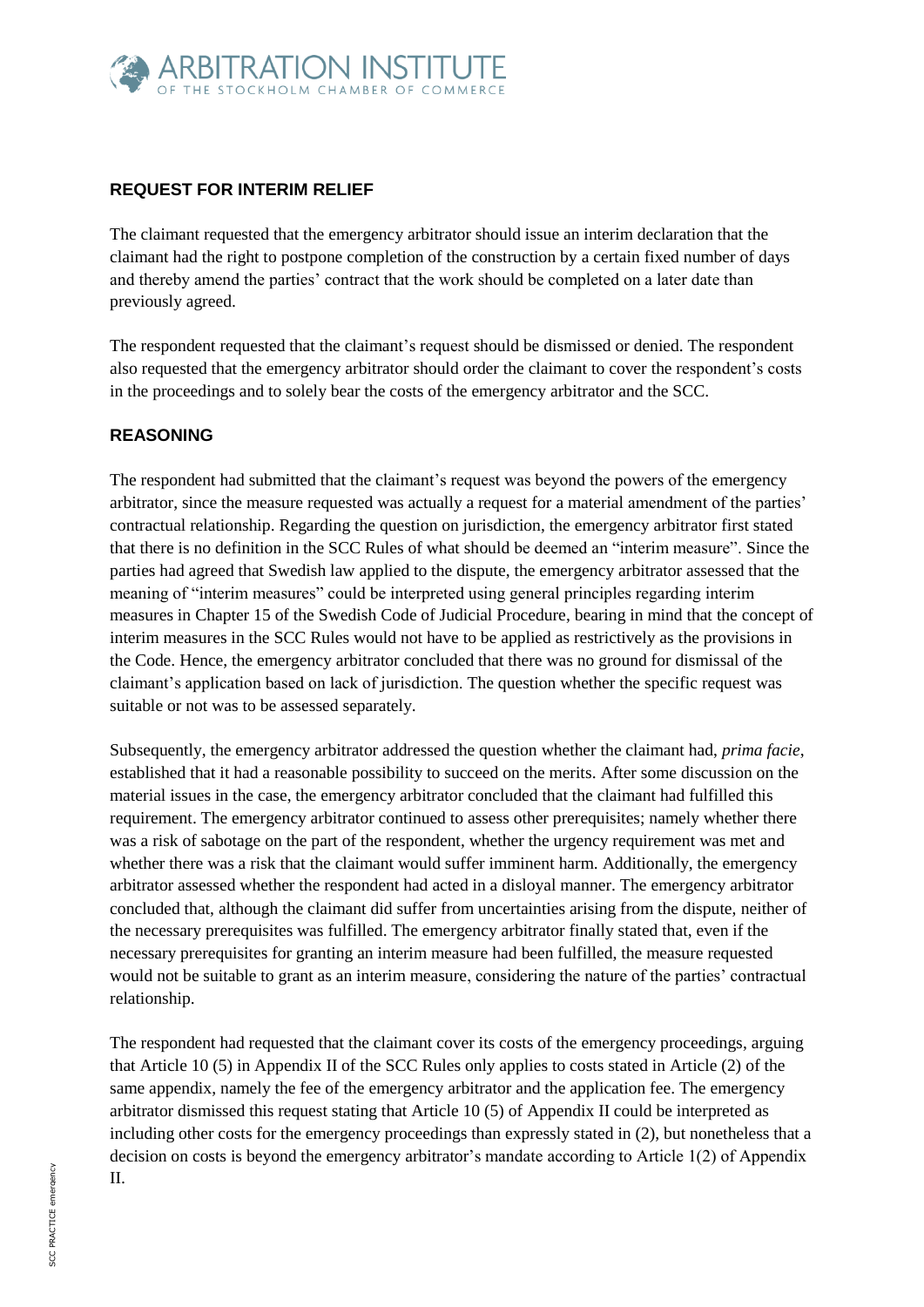

## **EMERGENCY DECISION**

The claimant's application for interim measures was denied in its entirety. The respondent's claim for costs was dismissed. The emergency decision was made on day 5.

## **2. SCC Emergency Arbitration 2014/171**

| The Parties:                      | claimant: Cypriot  |
|-----------------------------------|--------------------|
|                                   | respondent: French |
| Seat:                             | Stockholm          |
| The Emergency Arbitrator: Swedish |                    |
| Language:                         | English            |
| Choice of law:                    | none               |
| Amount in dispute:                | EUR 22 000 000     |
|                                   |                    |

## **BACKGROUND**

The dispute concerned a share purchase agreement relating to the sale and purchase of an indirect 75% interest in the charter capital and voting control of a company, and a shareholders' agreement between the parties relating to the ownership of the same company.

## **THE PROCEDURE**

The claimant filed an application on a Friday evening for the appointment of an emergency arbitrator, simultaneously with filing a request for arbitration against the same respondent. The application was sent to an e-mail address which is not monitored outside of office hours, which led to the application being received by the SCC the following Monday morning. Confirmation of receipt of the application was sent to the claimant on the same day and the application was sent to the respondent shortly thereafter. The SCC Board appointed an emergency arbitrator at 17:18 that same afternoon. The case was referred to the emergency arbitrator a few minutes later, at 17:26. The emergency arbitrator issued procedural order 1 the same evening (day 0), at 22:49, stating a timetable for the proceedings.

According to the timetable, the respondent was given the opportunity to file a reply by 13:00 on day 2. Thereafter, at 13:00 on day 3, claimant was given the opportunity to file comments on the respondent's reply. The respondent was then given an opportunity to file a rejoinder by 13:00 on day 4.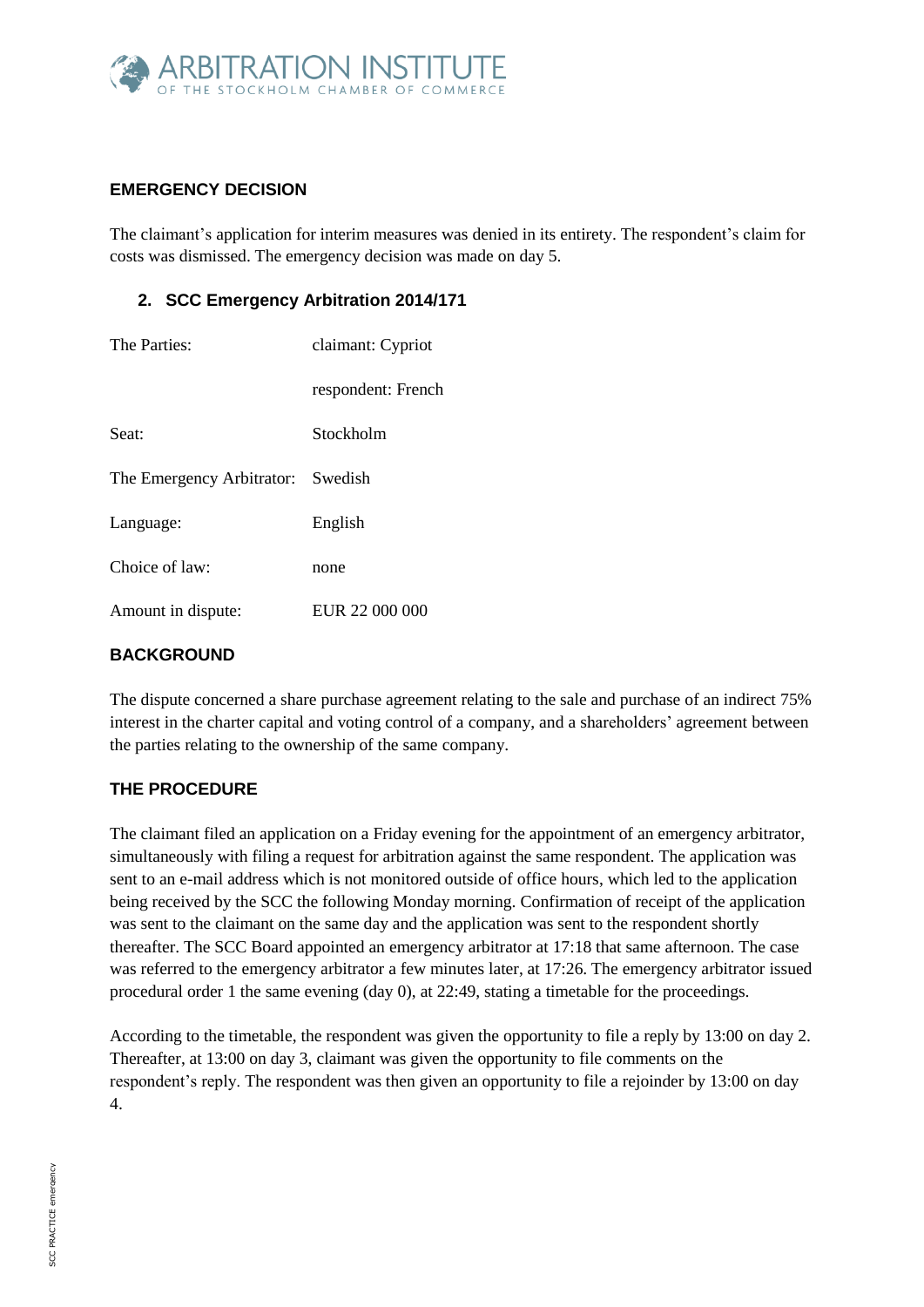

Following the respondent's request, an extension of time to file a reply was granted by the emergency arbitrator. Accordingly, a three-day extension of time limit to render the interim decision was granted by the SCC Board. Both parties filed their submissions with the emergency arbitrator.

#### **REQUEST FOR INTERIM RELIEF**

In its request for arbitration, the claimant asserted monetary claims against the respondent regarding, *inter alia*, payments under the share purchase agreement and the shareholders' agreement.

In the emergency proceedings, the claimant requested that the emergency arbitrator grant the following interim measures:

1. ordering the respondent to deposit in an escrow account of a first class European bank, […], an amount equal to the aggregate amount of claims brought by the claimant. The funds deposited in this account would be transferred in accordance with the final award to be issued in the arbitration to the claimant's or the respondent's account depending on the outcome;

or, alternatively, if funds in the above amount were not deposited within 14 days after the issue of an order by the emergency arbitrator:

- 2. prohibiting the respondent from transferring its direct ownership over and otherwise alienating, pledging, charging, selling or disposing of the shares or property of [a few specific companies – the Companies]
- 3. Alternatively, the claimant requested that the emergency arbitrator order the respondent to inform the claimant and the Tribunal in SCC Arbitration […] (after it is in place) no later than 30 days in advance about any measures which would result in selling or putting in pledge or other form of security the shares of the Companies.

The respondent requested that the claimant's application should be rejected.

#### **REASONING**

Referring to the parties' agreement and the SCC Rules, the emergency arbitrator initially concluded that it did not lack jurisdiction to decide on the claimant's request.

Subsequently, the emergency arbitrator assessed whether the standards for ordering emergency interim relief were fulfilled. The respondent had denied that the claimant would suffer harm, and that the harm would be of an imminent and urgent nature and that it would be irreparable. The respondent also submitted that the claimant had no *prima facie* case on the merits. The emergency arbitrator noted that according to the SCC Rules, an emergency arbitrator has wide discretion to "grant any interim measures it deems appropriate". The emergency arbitrator also referred to Article 17(A) (1) (a) and (b) of the UNCITRAL Model Law on International Commercial Arbitration, as amended in 2006, stating that the rules therein represent an appropriate starting point. Noting that Article 17 (A) primarily addresses interim decisions in general, the emergency arbitrator found it appropriate to consider the urgency requirement especially, since it is the main focus in the emergency provisions. The emergency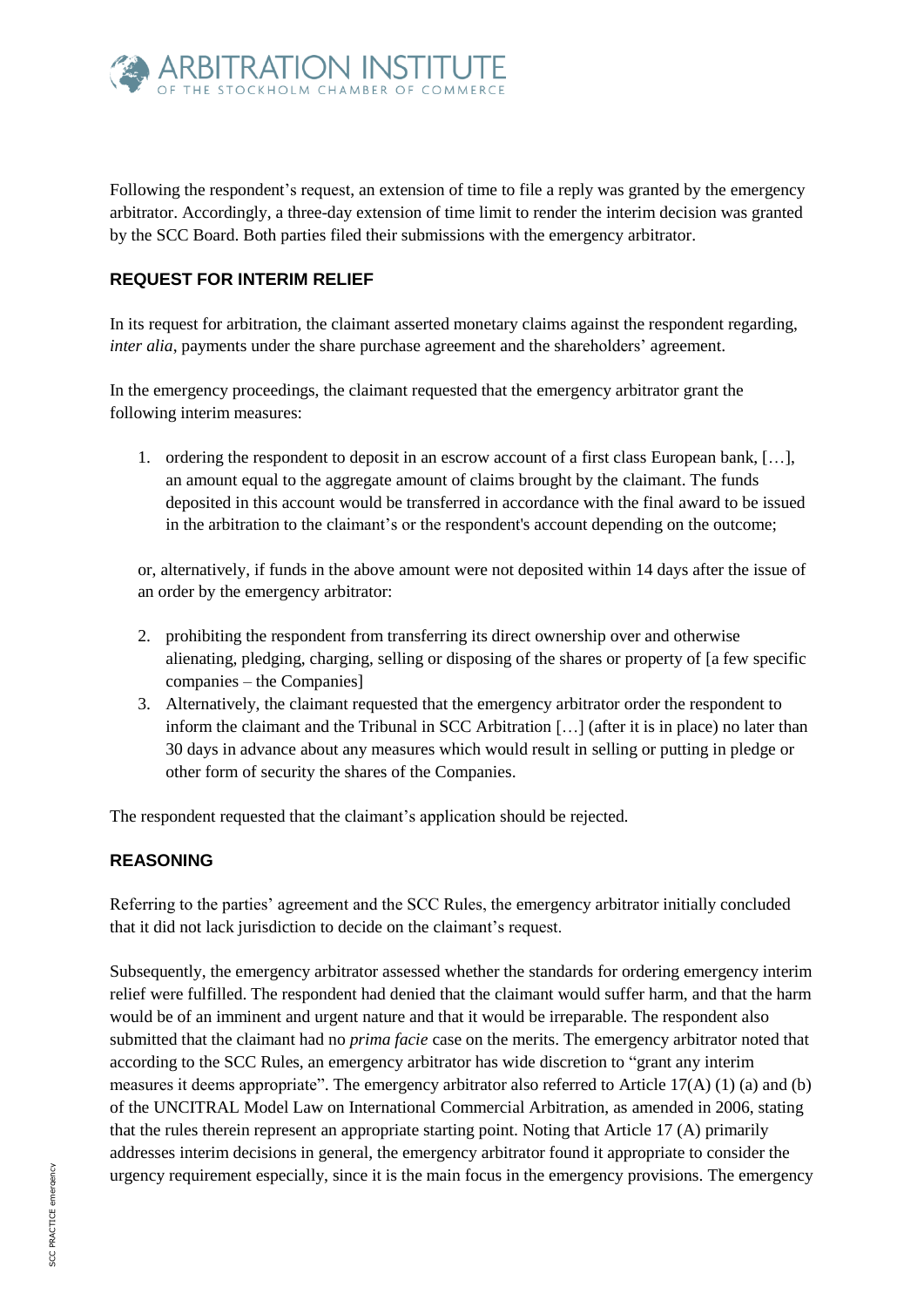

arbitrator formulated an urgency test "such that it needs to be established *prima facie* that, unless the order for interim relief is granted before such relief can be obtained from the arbitral tribunal, irreparable harm is likely to be caused to the requesting party."

Regarding the question of urgency, the emergency arbitrator stated that the urgency requirement had not been met, since the evidence did not support that it was likely that the respondent was currently removing, or planning to remove, assets. Furthermore, the irreparable harm requirement was not fulfilled since there was no evidence in the proceedings suggesting that the respondent was in the process of stripping the Companies of assets by illegitimate means, stressing that legitimate measures to improve the respondent's financial situation could not be assumed to cause harm.

Since the urgency and irreparable harm requirements were not met, the emergency arbitrator did not continue to assess the other requirements required to grant a request for interim measures.

Regarding costs, the emergency arbitrator stated that no costs order would be issued and that the parties were invited to raise claims on costs in the arbitration proceedings initiated under the SCC Rules. This had also been communicated to the parties at an earlier stage of the proceedings.

#### **EMERGENCY DECISION**

The claimant's application for interim measures was denied in its entirety. The emergency decision was made on day 8.

#### **3. SCC Emergency Arbitrations 2014/053 and 2014/183**

Two applications in 2014 derived from treaty based disputes between an investor and a state. In both cases, the Board decided Stockholm as the seat of the proceedings. The language was English. One emergency arbitrator was of Swedish nationality, and the other non-Swedish.

#### **BACKGROUND**

The claimant, in each case, alleged that the respondent had unlawfully expropriated the claimant's assets. In both cases, an entity within the respondent's territory had rendered a decision or judgment against the claimant, allegedly resulting in expropriation.

## **THE PROCEDURE**

Both applications were made in the afternoon and sent to the respondent the same day. Both respondents confirmed receipt of the application the following day. The SCC Board appointed an emergency arbitrator and decided on the seat for the emergency arbitration proceedings within 24 hours from receiving the applications, which were then referred to the emergency arbitrators immediately after the appointments. The emergency arbitrators established a timetable for the proceedings without delay after the referral.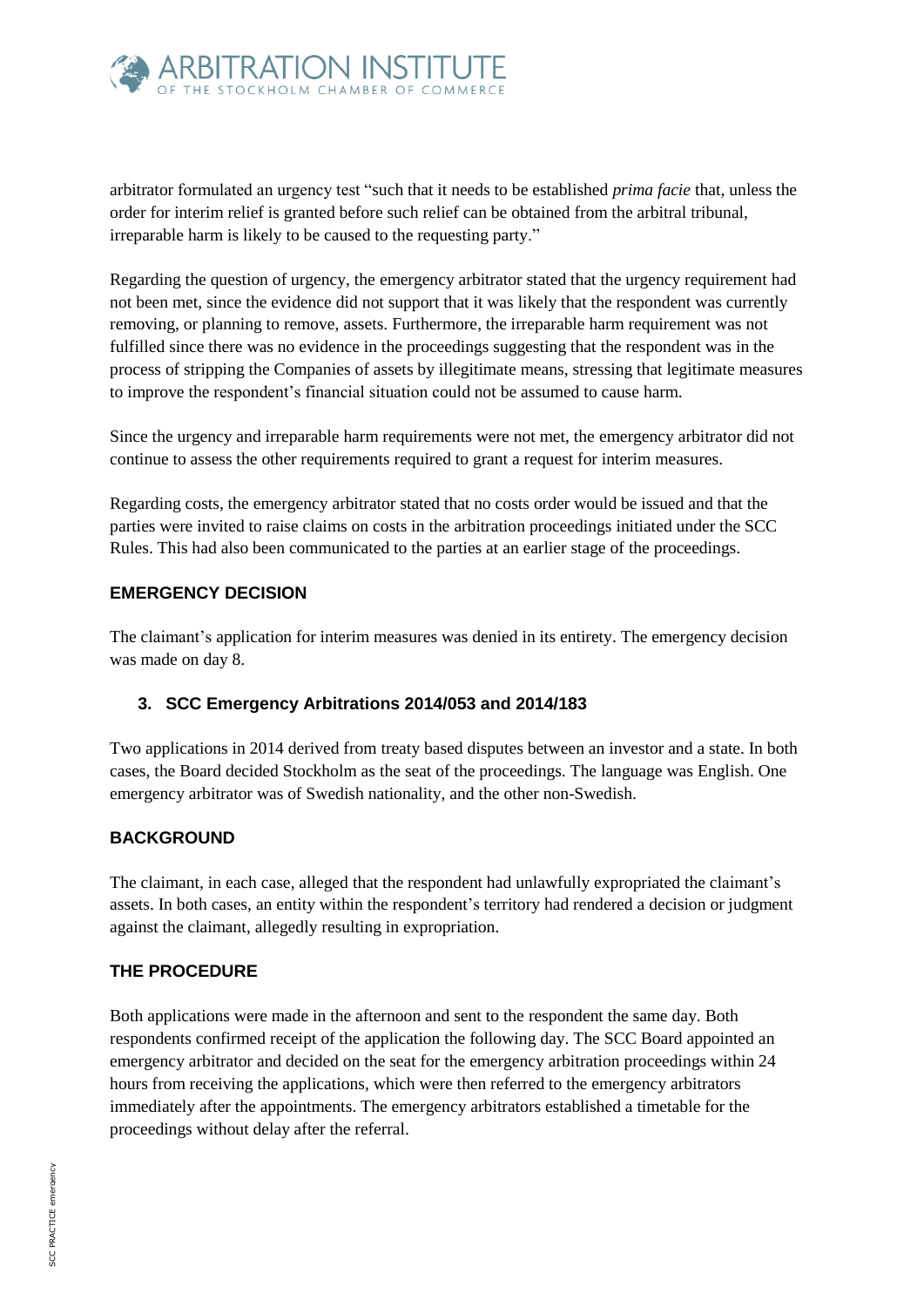

## **REASONING**

The two emergency proceedings gave rise to a number of procedural issues, two of which are described in more detail below, including

- cooling-off periods,
- *prima facie* decision on jurisdiction,
- applicable version of the SCC Rules,
- prerequisites for a decision on interim measures,
- form of decision; award or order, and
- decision on costs.

#### (i) Applicable version of the SCC Rules

The respondent contested jurisdiction arguing that i) the respondent envisaged a previous version of the SCC Rules, not including any emergency arbitrator procedure, at the time of signing the Treaty and ii) even if the parties had envisaged later versions of the SCC Rules to apply, the emergency arbitrator procedure was such an extraordinary qualitative change of the SCC Rules that the respondent could not be regarded as having given advance consent to the procedure. The respondent submitted that it was an extraordinary change of the later version of the SCC Rules to give adjudicative functions to somebody other than the tribunal.

The emergency arbitrator, referring to Article 31 of the Vienna Convention on the Law of Treaties, stated that the relevant provision in the treaty should be interpreted, *inter alia*, in accordance with its meaning, context and in the light of its object and purpose.

The emergency arbitrator stated that "when a treaty is formulated in terms whose content is susceptible of evolving over time, it is fair to presume that the contracting states intended their treaty content to evolve accordingly, unless of course there is evidence of contrary intention."

First, the emergency arbitrator discussed a possible interpretation that the parties generally should be deemed to have referred to the later applicable version of the SCC Rules, when the agreement referred to an institution instead of a set of rules, as it did in this case.

Thereafter, the emergency arbitrator decided to look upon the question from another point of view. The parties agreed that the arbitration agreement was perfected in 2014, when the investor accepted the offer to arbitrate, and selected SCC as the applicable forum. Both at the time of signing the Treaty and on its entry into force, the critical time for selecting the applicable version of the SCC Rules was the time of conclusion of the parties' agreement. Therefore, the emergency arbitrator concluded, the SCC Rules of 2010 were applicable.

The emergency arbitrator did not accept the respondent's objection that Appendix II of the SCC Rules should not be applicable, firstly, since the contracting states to the Treaty had not excluded application of Appendix II in their offer to arbitrate, which they could have done, especially considering the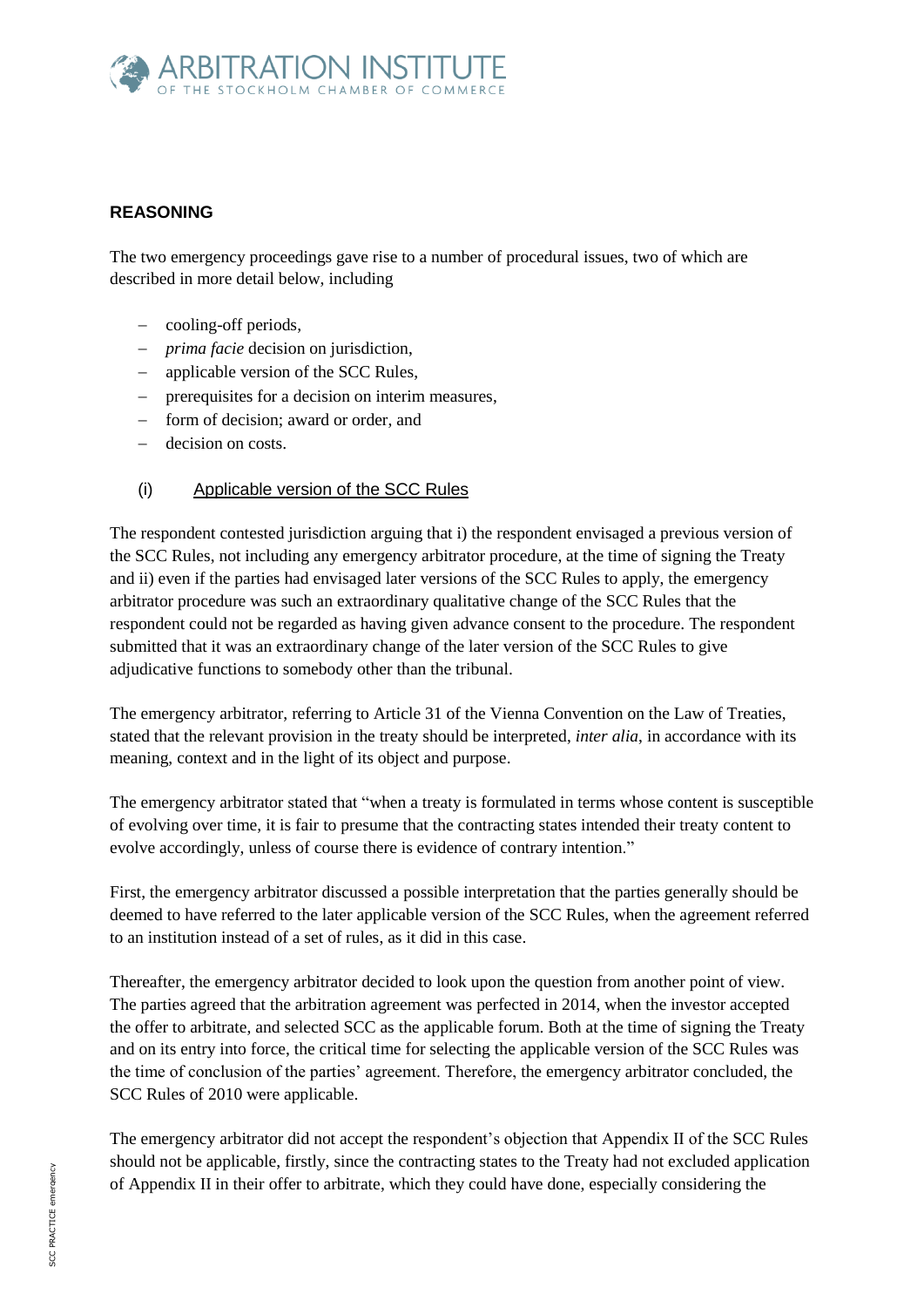

specificity of the relevant provision in the Treaty. Secondly, regarding the respondent's objection that the addition of an emergency procedure was an extraordinary qualitative change of the SCC Rules, the emergency arbitrator pointed out that there have been several qualitative changes to the older versions of the SCC Rules.

#### (ii) Prerequisites for a decision on interim measures

Both emergency arbitrators outlined the requirements to be assessed for the granting of interim measures, which included:

- jurisdiction over the substantive claim, on a *prima facie* basis,
- reasonable possibility that the claimant would succeed on the merits of its claim, on a *prima facie* basis,
- $\epsilon$  the irreparable harm which was to be prevented by the interim measure was of an urgent or imminent nature,
- appropriateness of the measure sought, and
- the measure sought must relate to the substantive claims and purport to protect rights that were the subject of the proceedings on the merits.

It was noted that the requirements were "not merely a mechanical check-list", but rather that they were the foundation for forming the emergency arbitrator's overall view of whether the requested measures were "necessary and appropriate" and therefore should be granted.

#### **EMERGENCY DECISION**

The application for an emergency order was rejected in one case, and granted in the other. The decision was handed down on day 5, and day 6, respectively.

## **IV. Concluding Remarks**

Since the introduction of the Emergency Arbitration Rules in 2010, emergency arbitrators have developed the same or similar prerequisites for granting a request for interim measures; firstly, *prima facie* jurisdiction must exist. Secondly, the claimant must establish a reasonable possibility that they will succeed on the merits of their claim. Thirdly, the claimant must establish urgency and risk of irreparable harm. Having established all this, the request must also, according to SCC practice, be considered necessary and appropriate, allowing for a broader assessment.

By 31 December 2014, a total of three requests for interim measures from an emergency arbitrator had been granted, and ten requests had been denied.

The most common ground for rejecting the claimant's request had been lack of urgency (eight cases) and lack of imminent harm (seven cases).